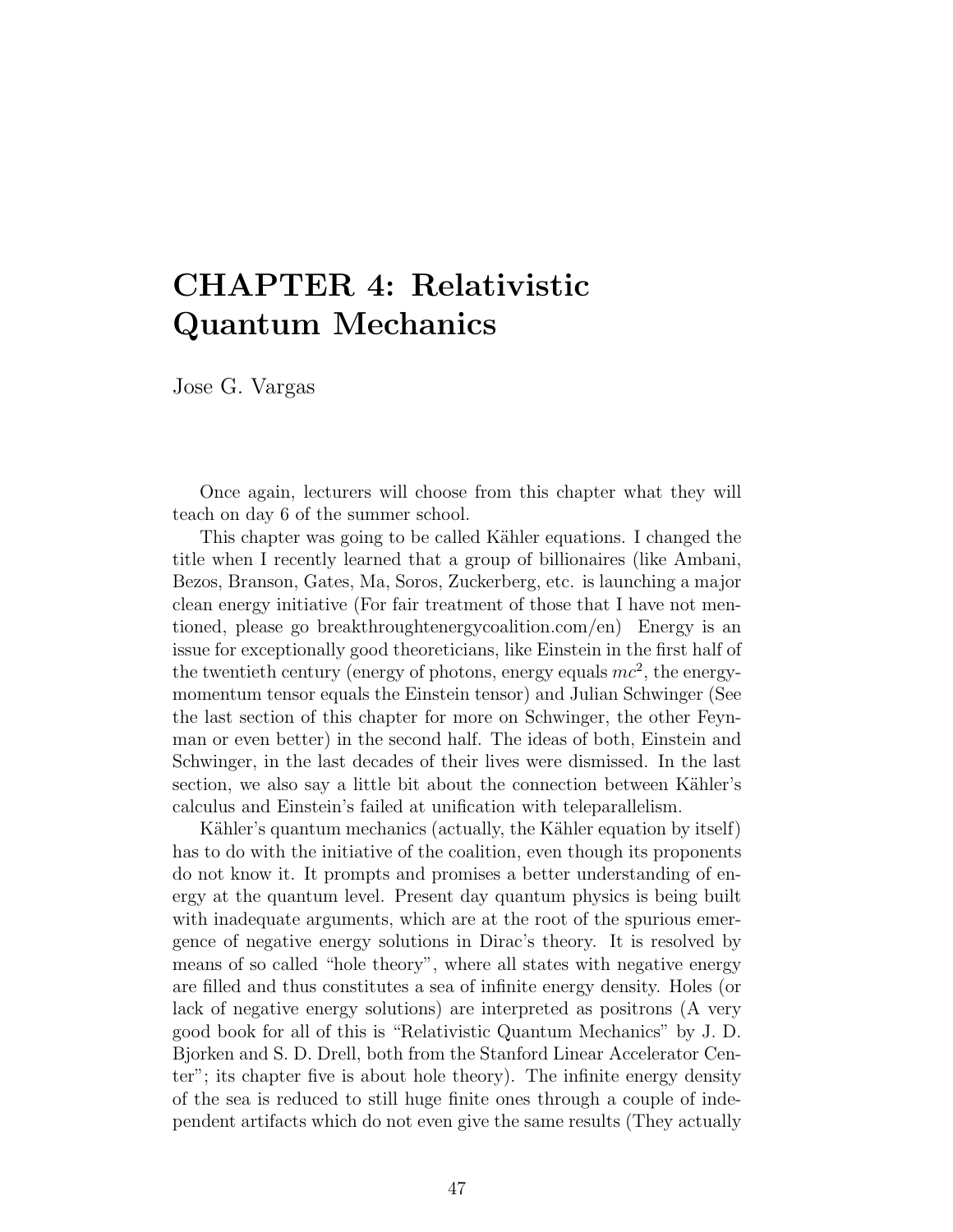give results that differ by dozens of orders of magnitude). In contrast, Kähler's equation entails the emergence of positrons with the same sign of energy as electrons. Since we reserve that derivation for chapter six, we send impatient readers to the very end of section 26 of Kähler's 1962 paper "Der innere Differentialkalkül".

Also recently —while writing these chapters— I heard again the often repeated statement that quantum physics and general relativity are mathematically and conceptually incompatible. But, with the Kähler calculus, the mathematics of general relativity are contained in the mathematics of quantum mechanics. They are not, therefore, mathematically incompatible. As for conceptual incompatibility, it is not so because of the nature of the subject but because of the Dirac equation. In his time, it was a tremendous conquest, but provisional and not quite as intelligible as physics used to be). Its limitations led to misinterpretations as to the true nature of the field. If, as this author claims, the Kähler calculus is the right equation, the quantum mechanics that ensues is more about a field in the classical mold rather than about particles and probability amplitudes. The latter (certainly as well as their square) should be viewed as derived or emergent concepts. But does one really believe that the mathematics for both sectors of physics they will incompatible for ever? We should not replace "we do not know how to do ..." with "it cannot be done". And, fortunately, Kähler's version of quantum mechanics is such that the day to day practice of most of quantum physics will not change; only the foundations will.

In order to provide an early glimpse of Kähler's approach to quantum physics, we shall alter for the summer school what should have been the order of chapters in the presentation of the theory. In this chapter, we shall mention, though only briefly, Kähler's obtaining of the strict harmonic differentials in 3-D Euclidean space (minus the origin), where they coincide with the harmonic differentials. Such a study should logically follow the study of rotational symmetry (chapter 5), which is instrumental in solving the fine structure of the hydrogen atom. We shall leave for readers to follow the long calculations directly from the Kähler papers, which they should be able to read with little knowledge of German after we have provided here the basic foundations. Chapter 6 will deal with the conservation law and related applications (the two types of charge, a uniqueness theorem for integration of Helmholtz type systems, etc.).

Starting with chapter 7, I would present my own work on the Cartan-Kähler calculus of differential forms, where physics and mathematics look as if they were the same thing. Fortunately for participants in this summer school, you will not have to suffer me much longer since, by then, it will be the early morning of the last day of the school.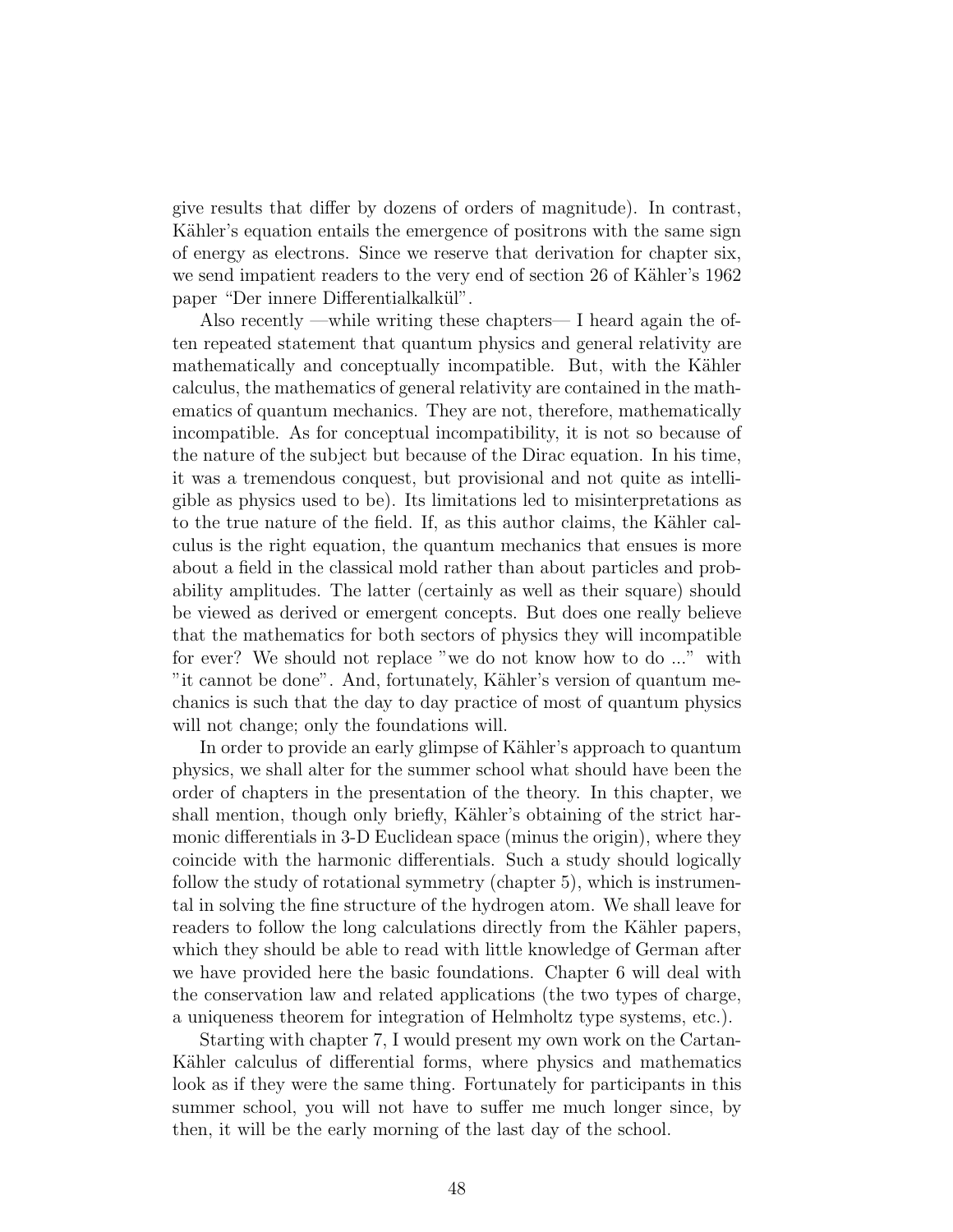What does all this have to do with the breakthrough energy coalition? A better platform for quantum mechanics is a better platform for understanding energy. One could bring the Kähler calculus —and thus quantum physics and the understanding of energy— to greater heights with an amount of funds that would be pocket money for billionaires, specially if the funds are used in countries where eager scholars draw meager salaries. I have written this for the record so that one day, perhaps not too far for me to see it, mathematically gifted acquaintances of those billionaires let them know of this opportunity to carry on their project with the much more sophisticated Kähler theory. It may lead to less costly and more efficient and environmentally friendly way of obtaining clean energy. Schwinger may have pointed the way with his source theory, and Kähler mathematics is the right tool to make his theory more accessible.

#### 1 Kähler equations

With the explicit purpose of accelerating the bringing about of a more complete picture of what the Kähler calculus has to offer, I am starting to skip details of computations present in Kähler's papers.

## 1.1 Solutions with time symmetry of exterior systems

The form of solutions with symmetry of exterior systems is independent of the system itself. We mean what types of factors represent the symmetry in solutions that have it. The dependence on coordinates that are parameters of symmetries is given by a phase factor, and the dependence on their differentials is given by idempotents that are constant differential forms.

Recall a decomposition such as

$$
u = {}^{+}u \epsilon^{+} + {}^{-}u \epsilon^{-}.
$$
 (1.1)

It corresponds to time translation symmetry. The phase factor must, therefore, be  $e^{-iEt}$ . As we shall son start to understand and with  $\hbar = 1$ , a negative charge solution with time translation symmetry should be given by

$$
e^{-iEt}R(x,dx)\epsilon^{\dagger}.
$$
\n(1.2)

By virtue of the fact that the  $\epsilon^{\pm}$  are constant differentials, we shall have equations

$$
\partial u = (\partial^+ u) \epsilon^+ + (\partial^- u) \epsilon^-, \tag{1.3}
$$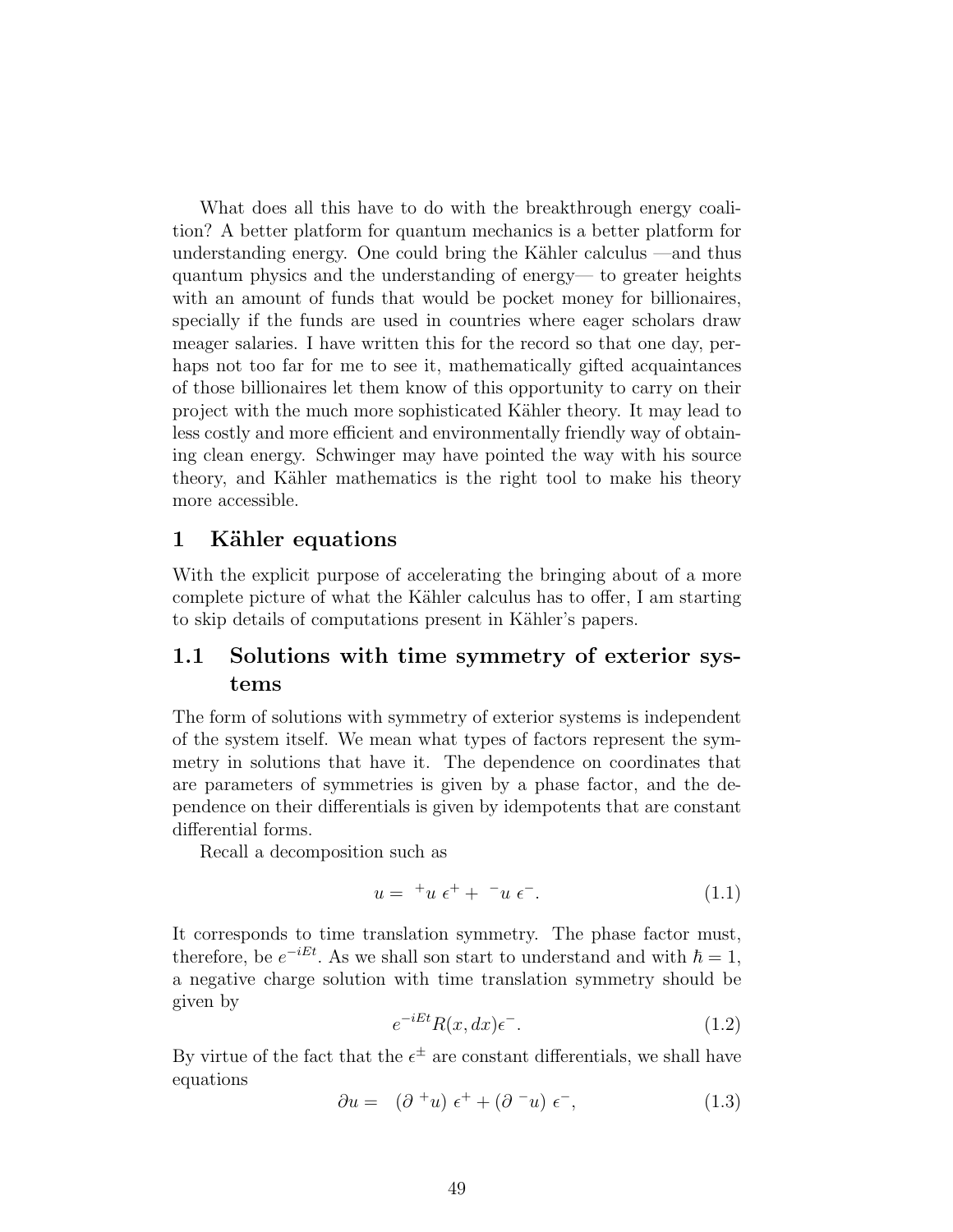implicit in the more comprehensive equation

$$
\partial u = (\partial^+ u^+) \epsilon^+ \tau^+ + (\partial^+ u^-) \epsilon^+ \tau^- + (\partial^- u^+) \epsilon^- \tau^+ + (\partial^- u^+) \epsilon^- \tau^-
$$
\n(1.4)

for when, in addition to time translation symmetry, one also has rotational symmetry (See chapter 2 for all these idempotents). Suffice to rewrite this equation as

$$
\partial u = [(\partial^+ u^+) \ \tau^+ + (\partial^+ u^-) \tau^-] \ \epsilon^+ + [(\partial^- u^+) \ \tau^+ + (\partial^- u^+) \tau^-] \epsilon^- \ (1.5)
$$

and then as

$$
\partial u = \partial ({}^+ u^+ \tau^+ + {}^+ u^- \tau^-) \epsilon^+ + \partial ({}^- u^+ \tau^+ + {}^- u^+ \tau^-) \epsilon^- \tag{1.6}
$$

 $\tau^{\pm}$  has to do with issues that come under the name of handedness, chirality and helicity, intrinsically associated with spin. This will be understood when, in the next chapter, we deal with angular momentum.

For a system where the rest mass of the electron were the dominant energy, it makes practical sense to write E as  $m+\Delta E$ . This is well known from standard relativistic quantum mechanics. In the Kähler calculus, the dominant energy representation of electron systems is given us

$$
u = e^{-imt} R(t, x, dx) \epsilon^-, \qquad (1.7)
$$

where  $R(t, x, dx)$  depends the more slowly on time the more close to each other m and E are. Compare with  $(1.2)$ . This expression for solutions will be very much used in the following.

#### 1.2 Kähler equations for stationary solutions

Let u be any element of the Kähler algebra (again, of scalar-valued differential forms). Any equation of the form

$$
\partial u = au \tag{1.8}
$$

will be referred to as a Kähler equation. A particular case is  $\partial u =$ 0. In Euclidean space of dimension 2 we get even differential forms, already considered in the two previous chapters. In dimension 3, Kähler derived a magnificent theory of harmonic differentials without resort to separation of variables. That is very interesting but momentarily, it is not as important as the equation  $(1.8)$  in spacetime, with a different from zero and the algebra being over the complex field. We shall also make  $c = 1$ .

$$
(\partial^{\pm}u)\epsilon^{\pm} = a\;({}^{\pm}u\;\epsilon^{\pm}).\tag{1.9}
$$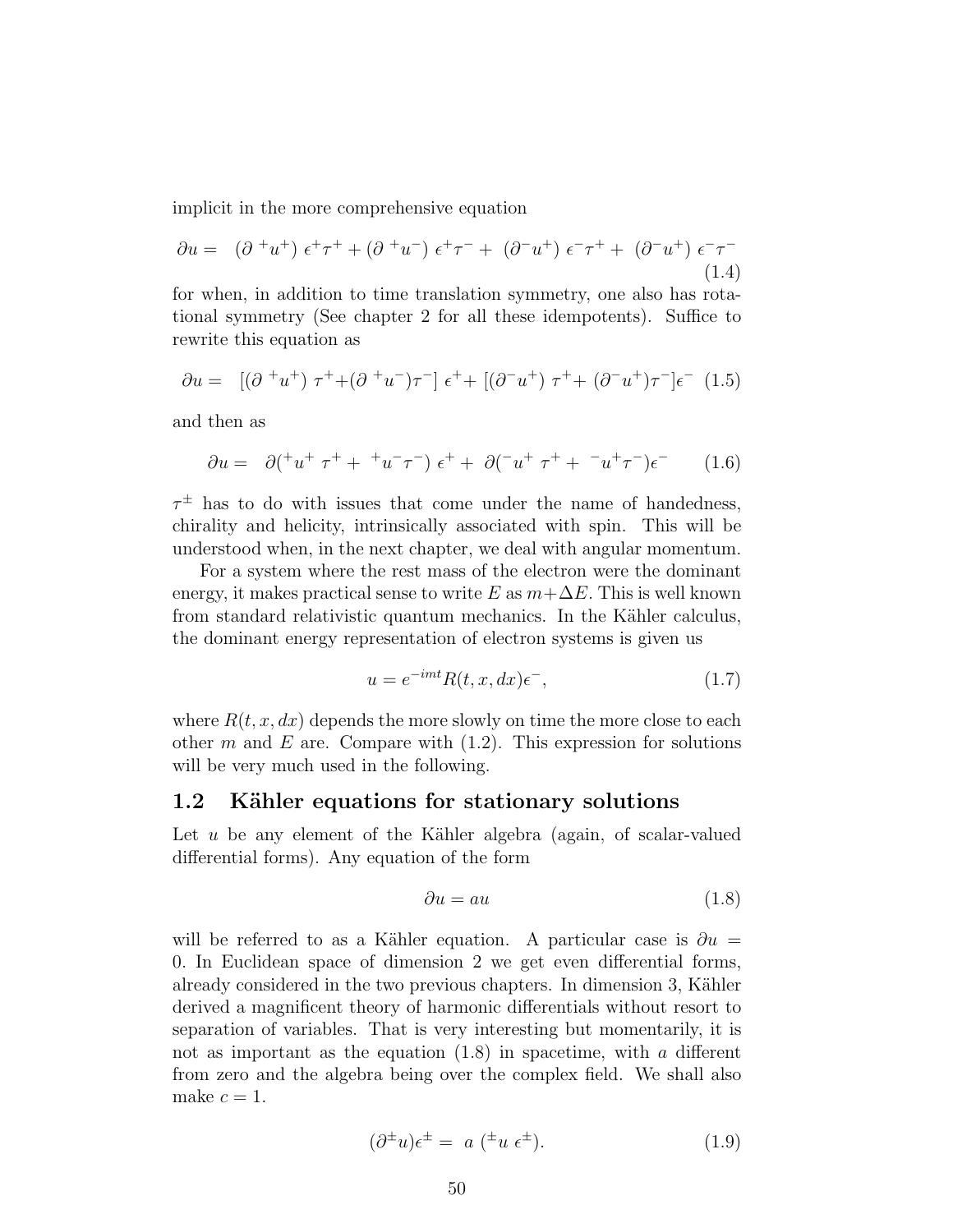Solutions  $\pm u \epsilon^{\pm}$  may correspond to particle states of undefined chirality.

From the perspective of the number of components in the solutions and what they represent, neither Eq. (1.8) nor Eqs. (1.9) have a close analog in the Dirac equation. To start with, they do not have the same number of components. The electron and positrons of both chiralities are directly associated with the equations

$$
(\partial^{\pm}u^*)\epsilon^{\pm}\tau^* = a\;(\pm u^*\;\epsilon^{\pm}\tau^*). \tag{1.10}
$$

The parentheses have been put there simply to emphasize that the differentiation of  $\epsilon^{\pm} \tau^*$  can be ignored since it yields zero. The asterisk means that correlation between the superscripts of  $\epsilon$  and  $\tau$  is not implied. The  $\epsilon^{\pm}$  would be for pairs of particle and antiparticle, and the  $\tau^{\pm}$  would be for the two opposite handedness in each of those two cases. Phase factors are inside the  $\pm u^*$  when solutions proportional to  $\pm u^* \epsilon^{\pm} \tau^*$ represent specific particle states.

By writing a as  $\alpha + i\beta dt$  and replacing <sup> $\pm u$ </sup> with  $e^{-iEt}p^{\pm}$ , the development of Eqs.  $(1.9)$  by Kähler yields the following equations for stationary solutions

$$
\partial p \pm (E + \beta)\eta p - \alpha p = 0,\tag{1.11}
$$

where the signs  $\pm$  corresponds to  $p^{\pm}$  respectively. This is obtained without resort to dominant energies or specific couplings. Kähler used this equation just for the fine structure of the hydrogen atom, for which it takes a very simple form. We shall later see another important application.

#### 1.3 Kähler equations for Dirac spinors

We may be interested in what we shall denote as Dirac spinors that are proper "functions" for given energy and chirality. Kähler wrote such spinor solutions as

$$
u = e^{is\phi - iEt}p\tau^{\pm}\epsilon^*,\tag{1.12}
$$

where p depends only on  $\rho$ , z,  $d\rho$  and dz, and where s and E are the angular momentum and energy of the system. We shall replace the symbol ∨ for juxtaposition when we judge that it makes equations more transparent.

Differentiating (1.12), we get

$$
\partial u = e^{is\phi - iEt} (isd\phi \lor p - iEdt \lor p + \partial p)\tau^{\pm} \epsilon^*.
$$
 (1.13)

We then use

$$
d\phi \lor p = d\phi \land p = \eta p \land d\phi = \eta p \lor d\phi, \tag{1.14}
$$

and

$$
dt \vee p = dt \wedge p = \eta p \wedge dt = \eta p \vee dt. \tag{1.15}
$$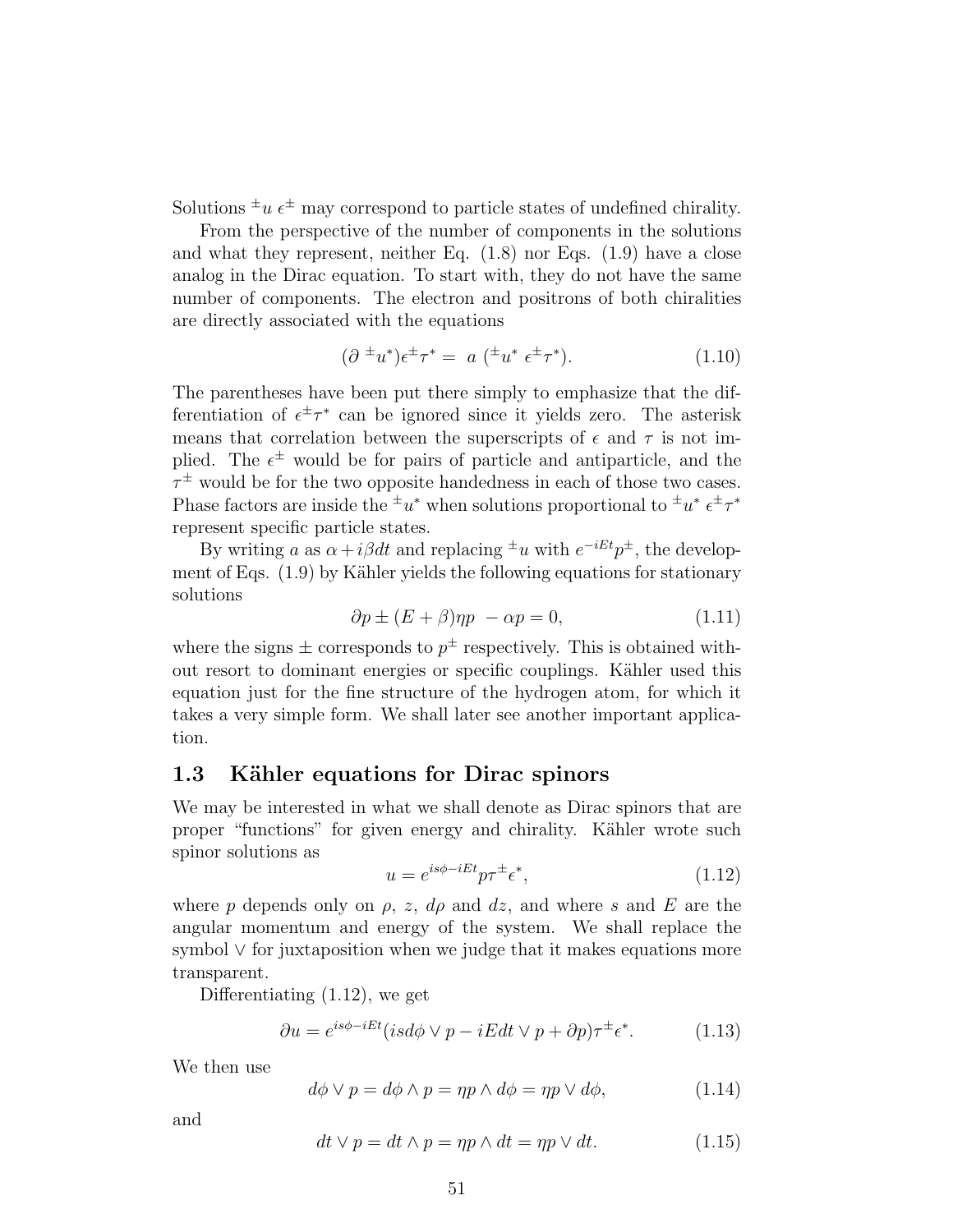Thus,

$$
\partial u = e^{is\phi - iEt} (is \lor \eta p \lor d\phi - iE\eta p \lor dt + \partial p)\tau^{\pm} \epsilon^*.
$$
 (1.16)

We now use that

$$
\tau^{-} - \tau^{+} = -i dx dy = -i \rho d\rho d\phi \qquad (1.17)
$$

to obtain  $d\phi$  and then

$$
d\phi \vee \tau^{\pm} = -i\frac{d\rho}{\rho}(\tau^- - \tau^+) \tau^{\pm} = -i\frac{d\rho}{\rho} \tau^{\pm}.
$$
 (1.18)

Equation (1.18) together with  $idt\epsilon^{\pm} = \mp \epsilon^{\pm}$  allows us to finally write (1.16) as

$$
\partial u = e^{is\phi - iEt} (\partial p \pm s\eta p \frac{d\rho}{\rho} - *E\eta p) \tau^{\pm} \epsilon^*, \qquad (1.19)
$$

which could be used on the left hand side of Kähler equations, specially if we do not want to resort to dominant energies in reducing the simplicity of some Kähler equations.

#### 2 Dominant energy and electromagnetic coupling

In the first subsection of this section as well as everything that went above is original work of Kähler. If you do not like it, go to church and talk to him. From now on, I take the blame for what follows. I say that because some learned people will retort that this is not in the spirit of modern physics and mathematics, or they will say even something worse. I do not care. The mathematical and physics community should at least know what Kähler did. He wrote in German. I am doing it in English and in a slightly more Cartanian way. One has to understand geometry `a la Cartan in order to really appreciate the K¨ahler's calculus and even go beyond it. With my book "Differential geometry for physicists and mathematicians" I tried to do with some of Cartan's work what I am now trying to do with some of Kähler's work.

#### 2.1 Charge

With electromagnetic coupling, the Kähler equation reads

$$
\partial u = (-m + ieA)u,\tag{2.1}
$$

where  $m$  is the rest mass, and  $e$  (positive or negative) represents the charge of positrons and electrons. In going from  $(1.8)$  to  $(2.1)$ , there are unstated or undefined assumptions. We are trying to say that, whereas (1.8) does not assume a situation where particles and antiparticles are of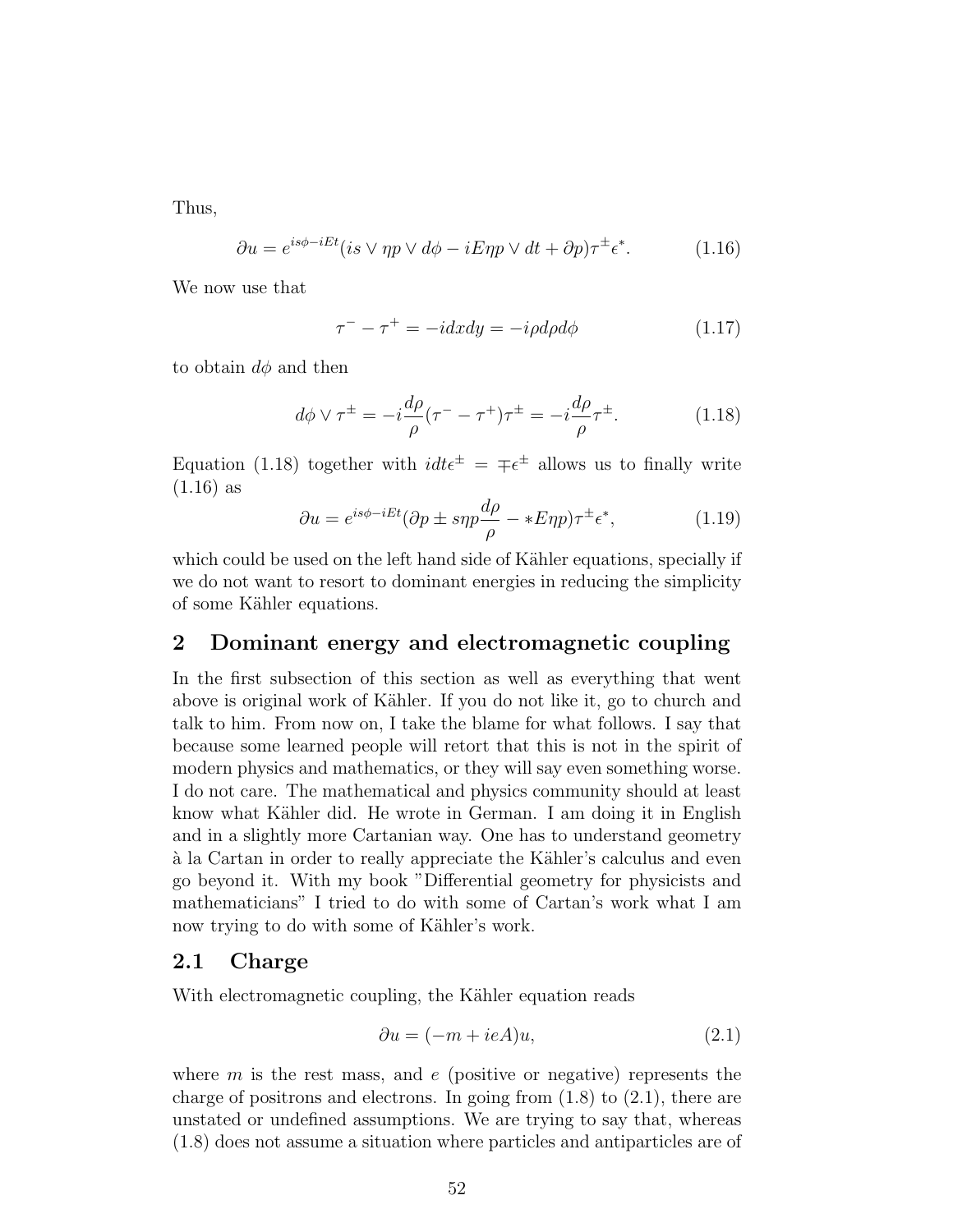the essence, (2.1) does, even though this is not explicit. It is contained in the mere presence of a mass competing with an electromagnetic field. For the split (1.1),we have

$$
(\partial^{\pm}u)\epsilon^{\pm} = (-m + ieA)^{\pm}u\epsilon^{\pm}.
$$
 (2.2)

Let us now deal with the announced existence of what, in the electromagnetic case, becomes charge of opposite signs. We shall reproduce in chapter 6 the derivation of the conservation equation of this calculus and its specialization to when u is written as  $(1.1)$ . After the appropriate natural interpretations, the conservation law takes a form which translated to the language of the vector calculus reads like this

$$
\left(\frac{\partial \rho_+}{\partial t} + \operatorname{div} j_+\right) + \left(\frac{\partial \rho_-}{\partial t} + \operatorname{div} j_-\right) = 0,\tag{2.3}
$$

where  $\rho_+$  and  $j_+$  are determined only by <sup>+</sup>u and its complex conjugate, and similarly for  $\rho_-, j_+$  and j<sup>-</sup>. Hence the two options in  $\epsilon^{\pm}$  should be assigned to positrons and electrons. Probability densities should in turn be assigned directly to charge and indirectly to particles, but certainly not yet at this point.

We shall not go until chapter 6 into the rather laborious derivation of how  $\rho_{\pm}$  and  $j_{\pm}$  depend on  $\pm u$ . Equation (2.3) implies the apparent existence of two types of charge, and that only total charge (understood as their sum) and not each individual one is conserved when both are present. Their individual conservation is an afterthought when the two types stay apart, like a nucleus and its surrounding cloud of electrons.

In obtaining  $(2.3)$ , Kähler does not make full use of the Kähler equation with electromagnetic coupling, but simply that a for that coupling has a specific property, which can also be satisfied in principle by other ones. And even if that property were not satisfied, we might still get conservation equations with the flavor of  $(2.3)$ , but where the  $\rho$ 's and j's would depend on the  $\pm u$ 's in a different way. Results like this do not make part of the books on the Dirac theory from which I, and probably you, learned.

The equations we derived in the previous section can easily be adapted to the electromagnetic coupling. We are about to see that the equations for positrons and electrons have nothing to do with small and large components of the solutions of one equation, solutions misinterpreted in the Foldy-Wouthuysen treatment of Dirac's theory as respectively representing positron and electron amplitudes. Large and small components belong equally to solutions for particles and antiparticles. These two are in the same footing at this level of theory.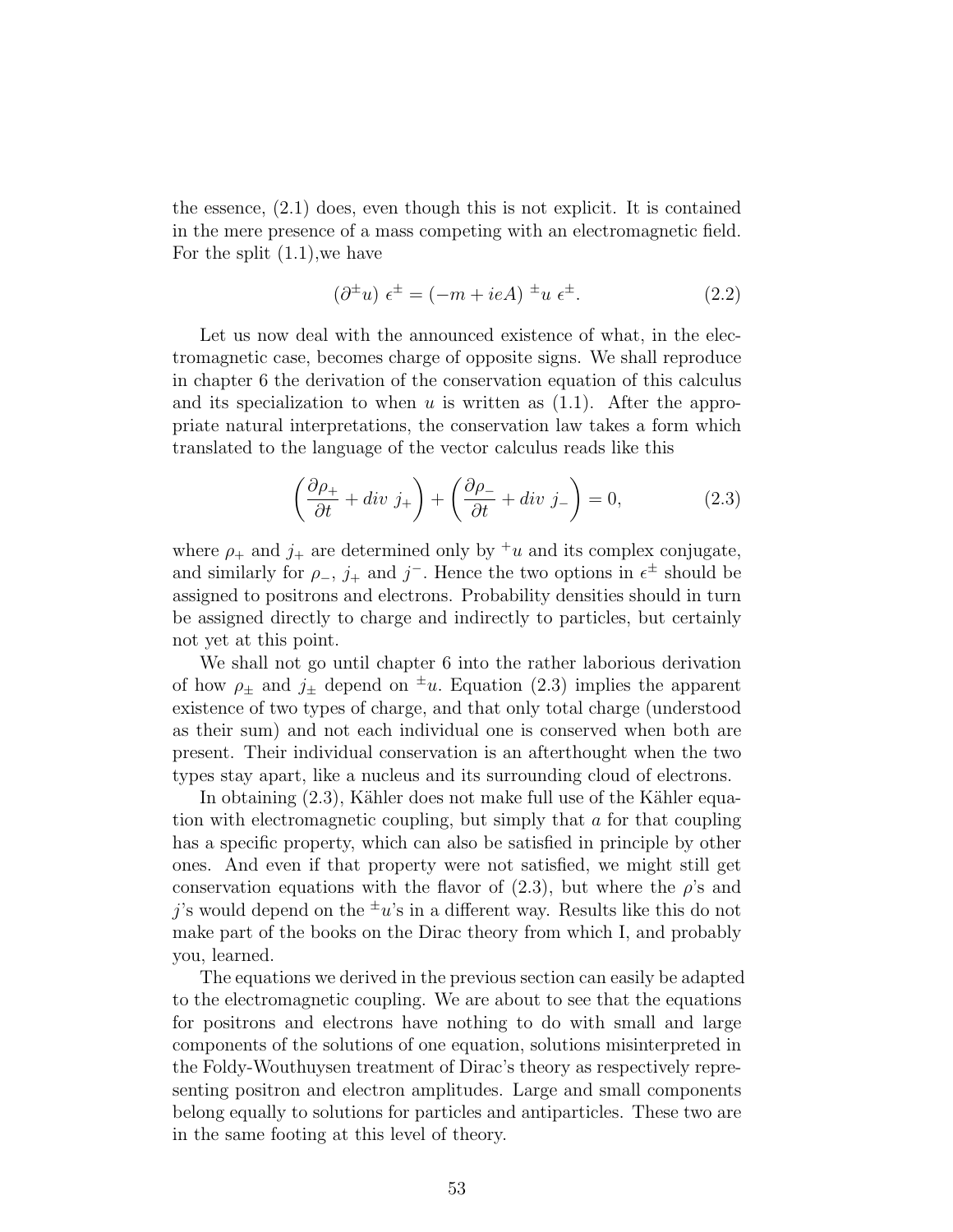#### 2.2 The Pauli equation

Of practical interest is the case when the rest energy  $m$  of the electron is the dominant energy. We use  $(1.7)$  in  $(2.1)$  for an electron in a state of undefined handedness in an electromagnetic field. Given that  $\partial u$  is dt  $u_{i} + dx^{i} u_{i}$ , we get, after some simplification,

$$
\left[dt(-imR + R_{,t}) + dx^i R_{,i}\right] \epsilon^- = (-m - ie\Phi dt + ieA_i dx^i)R\epsilon^-. \quad (2.4)
$$

Premultiplying by  $-dt$ , using that  $(dt)^2$  is  $-1$  and leaving  $R, t \in \mathbb{R}$  as the sole term on the left, we get

$$
R_{,t} \epsilon^- = \left[ -dx^i dt R_{,i} + (-ieA_i dx^i dt + im + m dt - ie\Phi)R \right] dt \epsilon^- \quad (2.5)
$$

We cannot simplify  $\epsilon^-$  until we absorb all dt factors into  $\epsilon^-$ , which we do by means of  $dt\epsilon^- = -i\epsilon^-$  (Check what would happen and compare with what we are about to get). We thus obtain

$$
R_{,t} = -P\eta R - ie\Phi + im(R - \eta R),\tag{2.6}
$$

where we have replaced  $dx^{j}(-i\partial_j - eA_j)$  with the symbol P and where we have used that  $R$  does not contain  $dt$  as a factor. Recall from previous chapters that  $\eta$  changes the sign of terms of odd grade. We apply  $\eta$  to (2.6). Combining the resulting equation with (2.6) itself, we get

$$
\varphi_{,t} = P\chi - ie\Phi\varphi,\tag{2.7}
$$

$$
\chi_{,t} = -P\varphi - ie\Phi\chi + 2im\chi,\tag{2.8}
$$

where

$$
\varphi = \frac{1}{2}(R + \eta R), \qquad \chi = \frac{1}{2}(R - \eta R).
$$
\n(2.9)

We now proceed following a step to be found in the standard literature. Among the books on relativistic or advanced quantum mechanics that we have come across, there is one which deserves special attention because of the topics it deals with, namely the aforementioned "Relativistic Quantum Mechanics" by J. D. Bjorken and S. D. Drell". This book is particularly interesting not only because of the institutional affiliation of its authors and the contributions they made to the high energy physics of their time, but also because of the year in which their work was published, 1963. That was the time when high energy physics was becoming corporate physics, meaning that advances were produced as if they were products of a corporation, one of the main headquarters being Stanford's linear accelerator. It was also the time when problems in the very foundations of quantum mechanics were addressed rather than swept under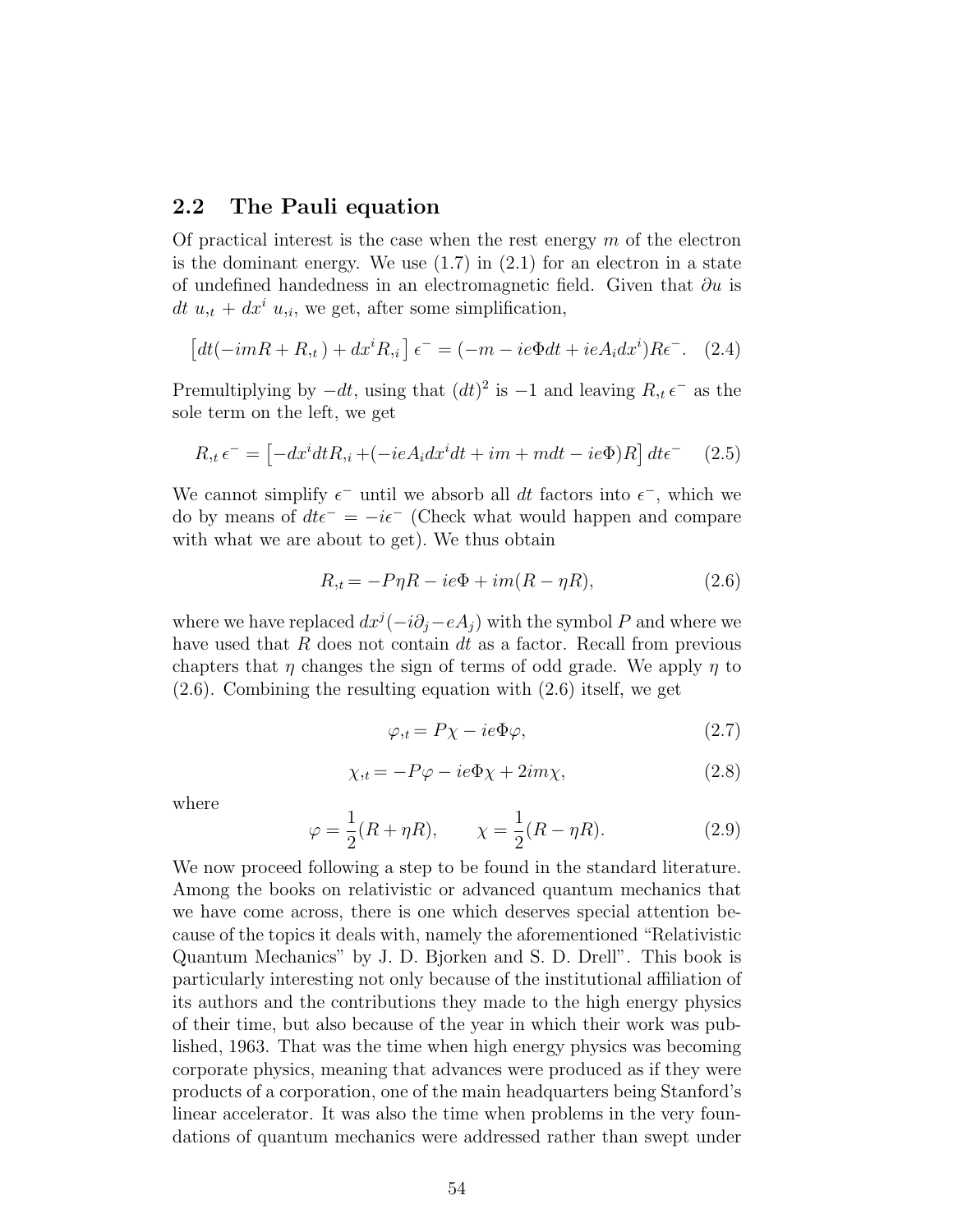the rug, as, more often than not happens nowadays. This is why there was a chapter on hole theory in their book. We have mentioned all this because we are about to take a step right now which is conceptually the very same step as one of those that they took in their first chapter. In the paragraph just before the last, they had connected with the Pauli equation. They then opened the last paragraph of the chapter as follows: "Fortified by this successful non-relativistic reduction of the Dirac equation, we go on ..."

The title of their chapter 4 is "The Foldy-Wouthuysen transformation". And chapter five's title is "Hole theory", designed to deal with the issue of negative energy solutions of Dirac's theory. These solutions are a consequence of what is spurious in Dirac's theory. The association of antiparticles with negative energy solutions does not emerge when doing relativistic quantum mechanics with Kähler's mathematics.

In the process of deriving the Pauli equation, Bjorken and S. D. Drell took a step which is totally equivalent to the one that we are about to take with our equation (2.8). Of their equation that parallels this equation (2.8), they said that "it may be approximated for kinetic energies and field interaction energies small in comparison with  $mc^2$ , ...". We return to this further below, where we shall see that this amounts to neglecting terms  $\chi_{,t}$  and  $-ie\Phi\chi$  in our equation (2.8). The assumption  $\chi_{,t}$  is unwarranted, since  $\chi_{,t}$  may be huge and can thus not be ignored even if  $\chi_{,t}$  were small. This will have a very important consequence that is worth mentioning with a view to trying to understand at least some obscure point in the Dirac theory, as we shall explain further below. Let us assume that we ignore this difficulty and proceed in parallel to what they did. If the said approximation were correct, we would have

$$
\chi_1 = -\frac{i}{2m} P \varphi, \qquad i\varphi',_{t} = iPP\varphi + i\Phi\varphi. \qquad (2.10)
$$

Let us assume that we knew  $\varphi$ . We would then approximately know  $\chi$ . We refer to this approximated  $\chi$  as  $\chi_1$ . With  $\chi$  replaced with  $\chi_1$ , the right equation (2.7) gives only an approximate  $\varphi_{,t}$  even if we knew the right  $\varphi$  and left it on the right. This is the reason why we have used  $\varphi'$  on the left and  $\varphi$  on the right. This remark will be useful for the approximation in the next section

We expand  $PP\varphi$  and use that

$$
P_k P_j \varphi = -i \partial_k (ieA_j) = ieA_{j,k}.
$$
\n(2.11)

We then perform some manipulations given in more detail in our "The Foundations of Quantum Mechanics and the Evolution of the Cartan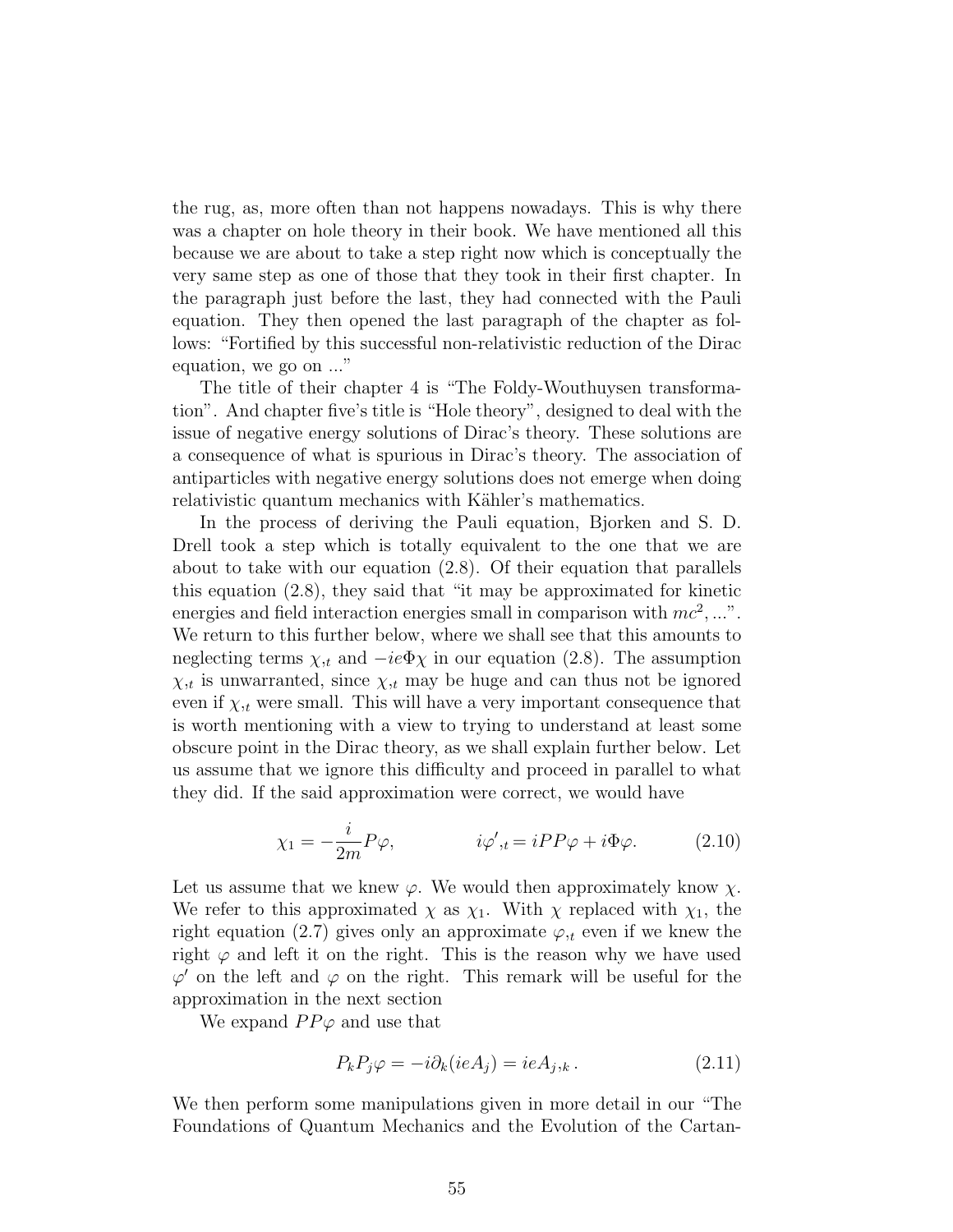Kaehler Calculus" (Foundations of Physics 38, 610-647 (2008)), and get

$$
i\frac{\partial}{\partial t}\varphi' = \frac{1}{2m}P^2\varphi + \frac{ie}{2m}B_k dx^i dx^j \varphi + e\Phi\varphi,
$$
 (2.12)

where the summation is over the three cyclic permutations of  $(1, 2, 3)$ . This is the Pauli equation in terms of differential forms, except that Pauli's  $\varphi$  on the right hand side also is  $\varphi'$ . At this stage and for the present purpose, "this difference does not make a difference".

One should not overlook that this equation is for  $\varphi$ , not for R, here as in the corresponding formula in the Dirac theory. In spite of the objection raised about (2.10), equation (2.12) is of great interest,. though not for the same reason as in the paradigm, where it was welcome because it gave confidence in the Dirac equation to construct a relativistic theory of the electron. For us, it will be important for another reason, which we shall discuss at length later on.

#### 2.3 The Foldy-Wouthuysen Hamiltonian

In the literature, one uses the term Foldy-Wouthuysen transformation more often than Foldy-Wouthuysen transformation. But its main purpose is the transformation of the Hamiltonian, which Bjorken and Drell perform in the every same section. In fact, they do not even speak of the transformed wave function on which the new Hamiltonian acts, though this is obvious by gauge invariance considerations.

We continue the process by which (2.12) was obtained. We write the sought  $\chi$  as the old one,  $\chi_1$ , plus some  $\chi'_1$ ,

$$
\chi = -\frac{i}{2m}P\varphi + \chi_1'.\tag{2.13}
$$

This together with (2.8) yields

$$
\chi_{,t} = -ie\Phi\chi + 2im\chi_1'.\tag{2.14}
$$

Hence, solving for  $\chi'$ , we have

$$
\chi_1' = \frac{i}{2m}\chi_{,t} + \frac{e\Phi}{2m}\chi.
$$
\n(2.15)

From (2.7), we get that  $\chi'_1$  adds the terms  $iP\chi'_1$ , i.e.

$$
iP\chi_1' = \frac{-1}{2m}P\chi_{,t} + i\frac{e\Phi}{2m}P\chi.
$$
 (2.16)

It is only at this point that we replace  $\chi$  with  $\chi_1$  on the right hand side of (2.16). The computations are straightforward but rather laborious. One obtains

$$
iP\chi_1' = \frac{-1}{8m^3}p^4\varphi - i\frac{e}{4m^2}PE^C\varphi - \frac{e}{4m^2}E_{i,j}dx^j \wedge dx^i\varphi, \qquad (2.17)
$$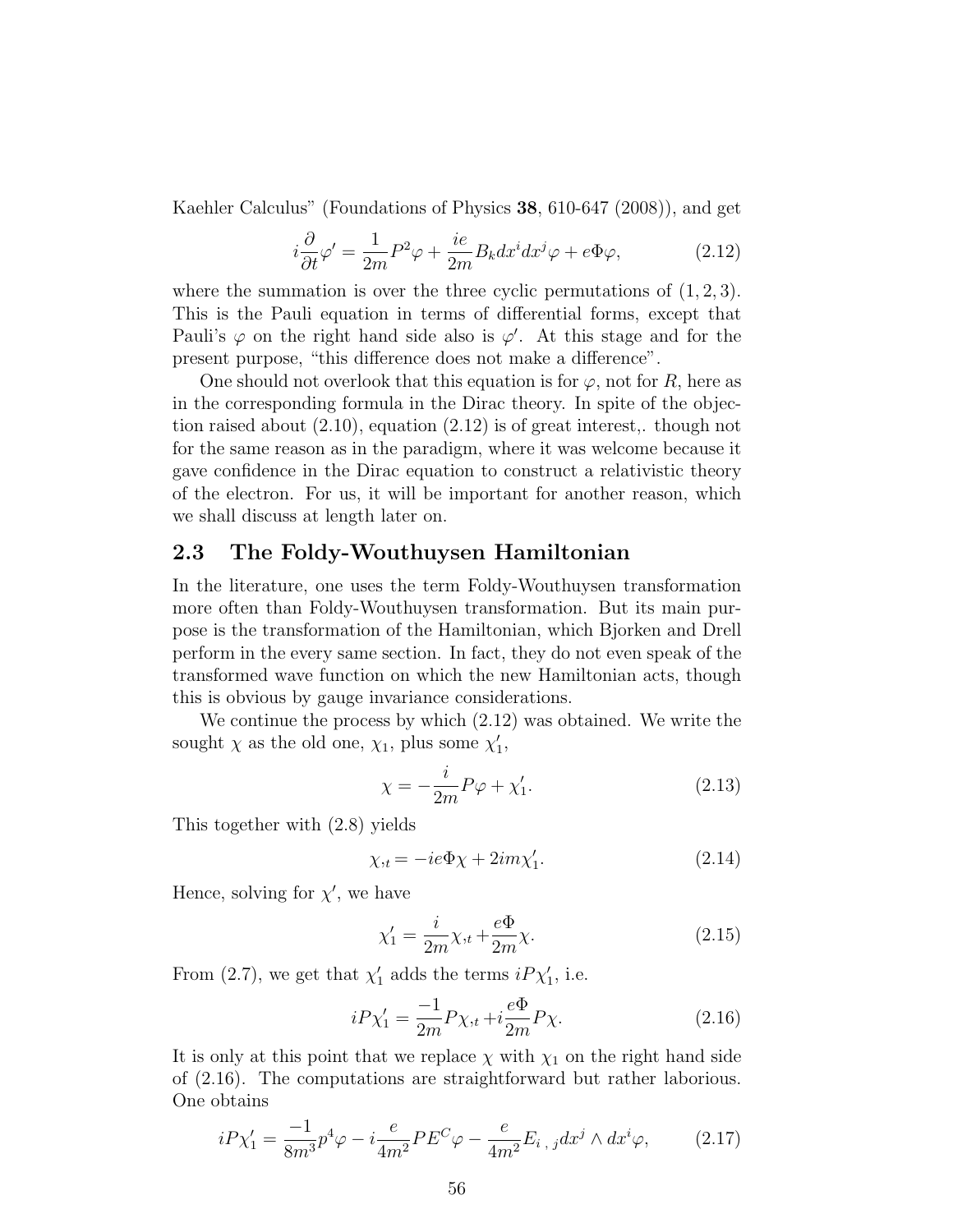where we have eliminated higher order terms for comparison purposes with how this would be written in the paradigm. The small p is  $-idx<sup>j</sup>\partial_j$ , and E is here notation for  $dx^{j}E_{j}$ . The superscript is used to indicate that E in  $PE^{C}\varphi$  is treated as if it were a constant in this term. The parenthesis around  $dx^j \wedge dx^i$  is meant to say that we add over cyclic permutations in  $1^k dx^i \wedge dx^j$ . We thus further get

$$
-\frac{ie}{4m^2}PE^C\varphi = -\frac{e}{4m^2}dx^i dx^j E_j \partial_i \varphi, \qquad (2.18)
$$

which corresponds to the  $\sigma \cdot (\mathbf{E} \times \mathbf{p})$  term in the standard version of relativistic quantum mechanics, i.e. with vector-valued quantities. Please be informed that we had an inadvertent replacement of a "∨" product with a "∧" product. That in turn gave rise to a spurious term, which is the reason for a discrepancy with (2.18).

The last term in (2.17) yields

$$
-\frac{e}{4m^2}E_{i,j}dx^j \vee dx^i \varphi = \frac{e}{4m^2}E^i, \quad \varphi - \frac{e}{8m^2}E_{j,i}dx^j \wedge dx^i \varphi, \qquad (2.19)
$$

equivalently, the div**E** and  $\sigma \cdot \text{curl}$ **E** terms with appropriate factors. In all terms on the right of the  $i\frac{\partial}{\partial t}\varphi'$  post-Pauli equation, all operators are acting on  $\varphi$  the original wave differential form  $\varphi$ .

Let us look at what we have got. We have developed to order  $1/m<sup>3</sup>$ the Kähler equation with electromagnetic coupling and mass as dominant energy term for the even grade part of solutions whose odd grade part satisfies  $\chi_{,t} \ll -P \vee \varphi$ . The development was directed towards letting  $i\frac{\partial}{\partial t}\varphi$  alone on the left hand side. Hence, the right hand side defines a Hamiltonian, namely

$$
H = \frac{1}{2m}P^2 + \frac{ie}{2m}B_k dx^i dx^j + e\Phi - \frac{1}{8m^3}p^4 - \frac{e}{4m^2}dx^i dx^j E_j \partial_i
$$
  
+ 
$$
\frac{e}{4m^2}E^i,_i - \frac{e}{8m^2}E_j,_i dx^j dx^i,
$$
 (2.20)

acting on the original wave function, whereas the energy operator,  $i\partial/\partial t$ is acting on a slightly different wave function, i.e.

$$
i\frac{\partial}{\partial t}\varphi' = H\varphi.
$$
 (2.21)

Of course, we could think of  $\varphi'$  as a  $\varphi$ , and vice versa, thus  $i\frac{\partial}{\partial t}\lambda = H\lambda'$ , where we have used  $\lambda$ 's instead of  $\varphi$ 's in case it would create confusion.

Observe how, by virtue of the little bit of Kähler equations that we have learned, we have reached deep into relativistic quantum mechanics, to a depth even greater than most advanced books on quantum mechanics.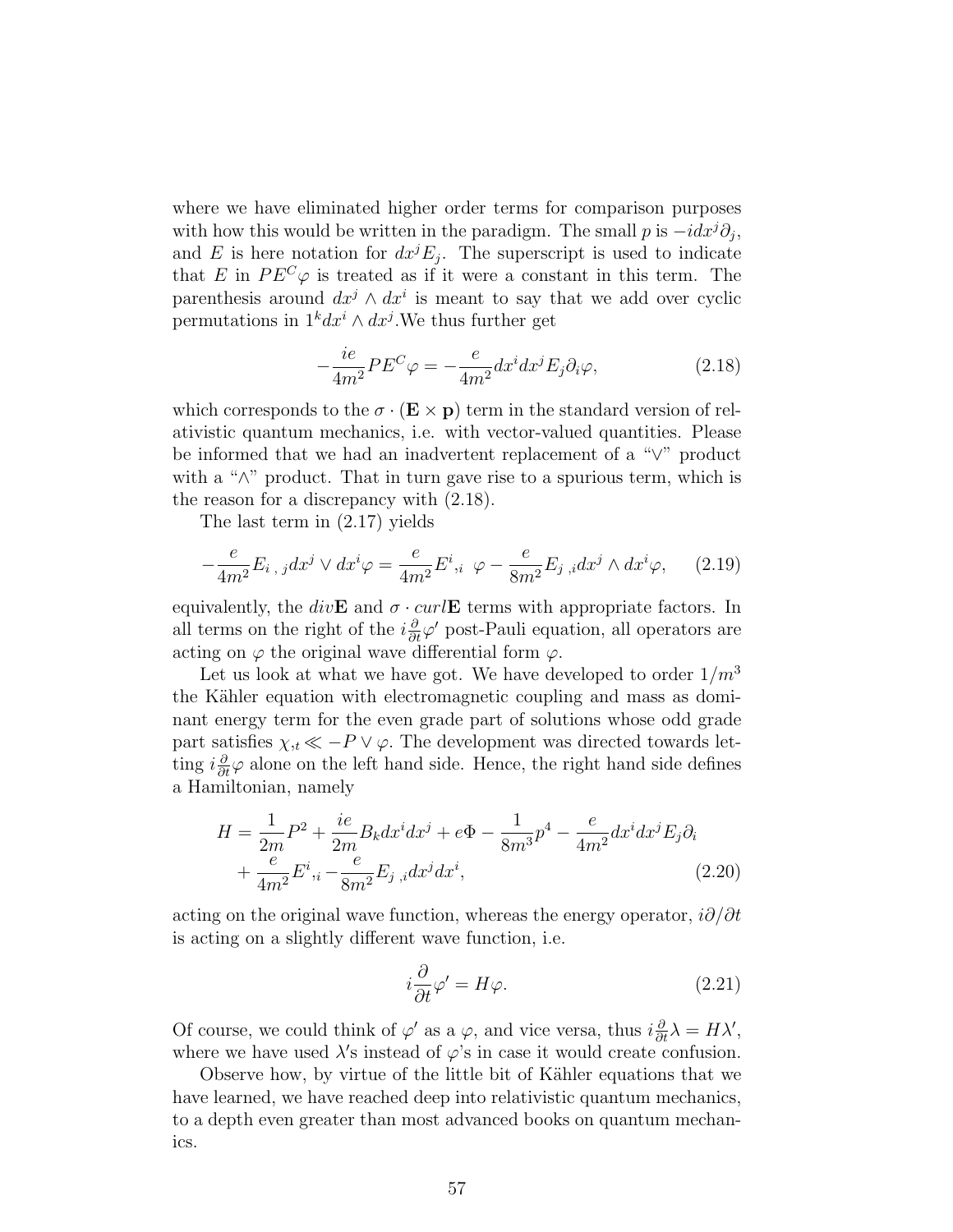#### 2.4 Leftovers

TO BE COMPLETED. This subsection would deal with subjects that we left over because of the pressure for this author to write about other jewels of this calculus and concomitant quantum mechanics.

Readers can now do exactly the same for positrons. One only has to repeat with

$$
u = e^{-imt} R(t, x, dx) \epsilon^+, \qquad (2.22)
$$

what we did with  $e^{-imt}R(t, x, dx)\epsilon^{-}$ . You will find a system just like  $(2.7)-(2.8)$ , except that the even,  $\overline{\varphi}$ , and odd,  $\overline{\chi}$ , parts of u will satisfy the equations satisfied by  $\chi$  and  $\varphi$ . Thus  $\bar{\varphi}$  will be small and  $\bar{\chi}$  will be large under similar assumptions. But notice that both  $\chi$  and  $\varphi$  belong to the electron and both  $\bar{\varphi}$  and  $\bar{\chi}$  belong to the positron. Whether we have one particle or another depends only on whether we are dealing with  $\epsilon^+$  or  $\epsilon^-$ .

Another topic that will be treated in this subsection is the explanation from the Kähler theory of why the mass of the positron emerges as  $-m$ . In this and following chapters, I shall provide you with entries into the world of Kähler, exploring areas that nobody has jet explored.

## 3 An entry point for research on relativistic quantum mechanics with the Kähler calculus

What follows might be felt as being derogatory on Dirac, whom many will rightly consider the second best physicist of the twentieth century. His equation presently is more relevant for theoretical physics than Einstein equations. Dirac did his work when the math was not ready for the task. So, thanks are due to Dirac. But now is now and the mathematics allows for a better job. We proceed to describe the situation with respect to post-Pauli-Dirac electromagnetic Hamiltonians. For the discussion that will follow, we write the Dirac equation with explicit universal constants

$$
i\hbar \frac{\partial \psi}{\partial t} = \left[c\alpha \cdot \left(\mathbf{p} - \frac{e}{c}\mathbf{A}\right) + \beta mc^2 + e\Phi\right] \psi,
$$
 (3.1)

where  $\alpha$  and  $\beta$  represent well known matrices in relativistic quantum mechanics. Clearly, a development in powers of  $1/m$ , which is what Bjorken and Drell did, is not equivalent to a development in powers of  $1/c$ . The reason to make this remark will be seen later below.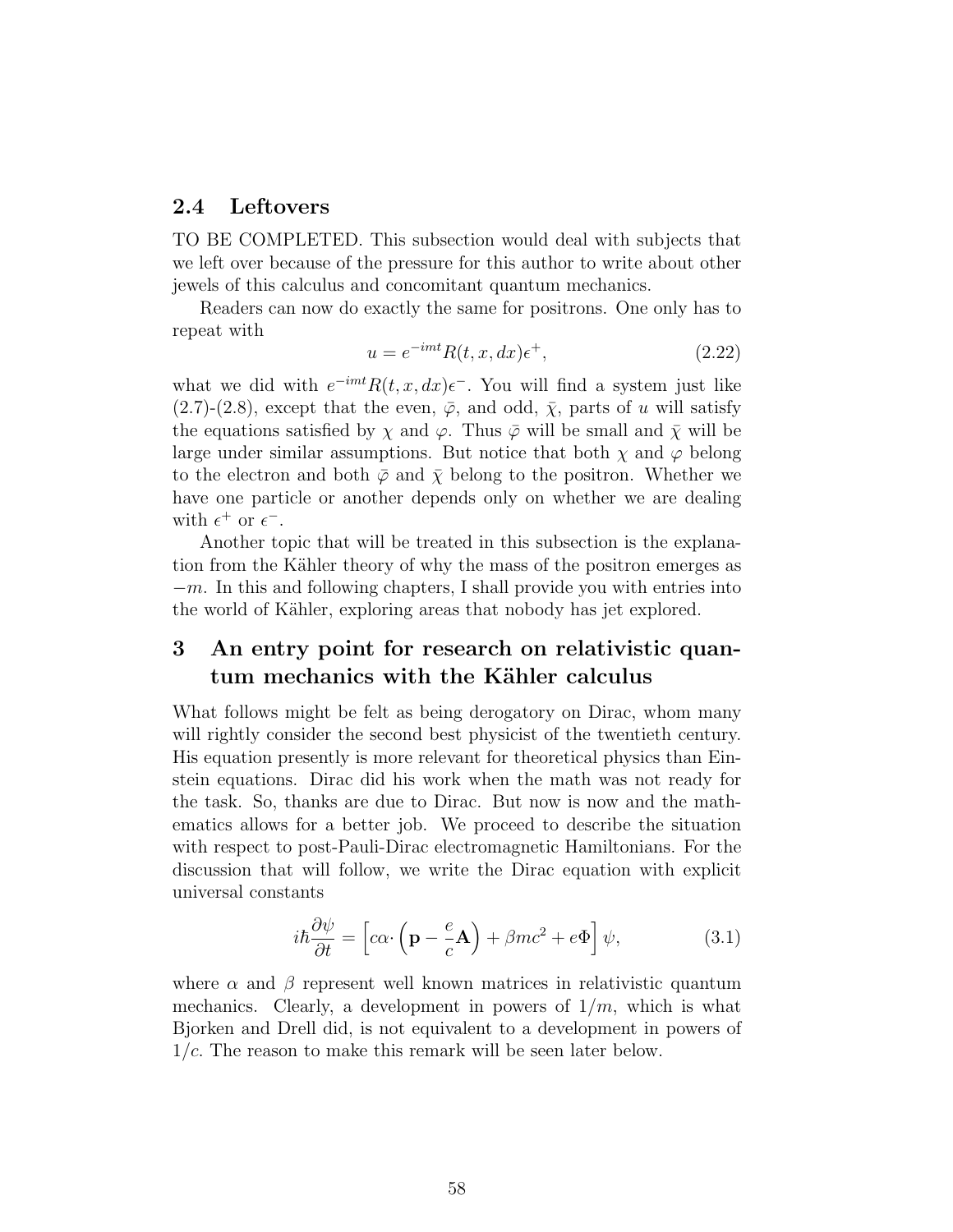## 3.1 Post-Pauli-Dirac and Foldy-Wouthuysen equations

The term Foldy-Wouthuysen Hamiltonian is not used in the literature. One uses instead the term Foldy-Wouthuysen to refer to transformations through which one reaches the Hamiltonian:

$$
H = \beta \left( m + \frac{(\mathbf{p} - e\mathbf{A})^2}{2m} - \frac{\mathbf{p}^4}{8m^3} \right) + e\Phi - e\frac{1}{2m}\beta\sigma \cdot \mathbf{B}
$$

$$
- \frac{ie}{8m^2}\sigma \cdot \operatorname{curl} \mathbf{E} - \frac{e}{4m^2}\sigma(\mathbf{E} \times \mathbf{p}) - \frac{e}{8m^2}\operatorname{div} \mathbf{E}, \tag{3.2}
$$

where **p** has components  $p^i$ , where  $\Phi$  and **A** are components of the 4-vector potential and where  $\sigma$  has as components the three Pauli matrices. Equation (3.2) results in the approximation (kinetic energy/m)<sup>3</sup> and (kinetic energy)(field energy)/ $m^2$ . The Hamiltonian (3.2) is the tangent vector field equivalent of (2.20), except for the absence of the mass term in the latter and for a factor of two in the divergence of E term. The three terms in the parenthesis in (3.2) and the five terms outside it add to eight. Terms 1, 2, 3, 4, 5,6 and 7 of  $(2.20)$  correspond to terms 2, 5, 4, 3, 7, 8 and 6 of  $(3.2)$ . The reason for the absence of the m term has already being explained. What is surprising tis that all the other terms are the same except for the factor of two to which we have just made reference

We follow the presentation by Bjorken and Drell. This is a Hamiltonian that displays the different interaction terms between the electron and an applied field in an easily interpretable form. They do not give the form of the equation or on what "function" (actually a two component spinor) this operator is acting upon. We shall see further below why this remark is important.

They apply a unitary transformation three times. The purpose in doing so is to remove all from the equation all operators such as  $\alpha$ which couple the large to the small components. It is implicit in this that the equation where (3.2) would be the Hamiltonian is an equation for the positive energy state. More on this below. They describe a Foldy-Wouthuysen transformation as "a canonical transformation which decouples the Dirac equation into two two-component equations; one reduces to the Pauli description in the nonrelativistic limit; the other describes the negative energy states."

In speaking of negative energies, they state that they "and fourcomponent wave functions are the price we must pay in order to have a factorization of  $H'$  in (4.1) into a linear Dirac equation."  $H'$  is the operator

$$
H' = \beta \sqrt{m^2 + p^2}.\tag{3.3}
$$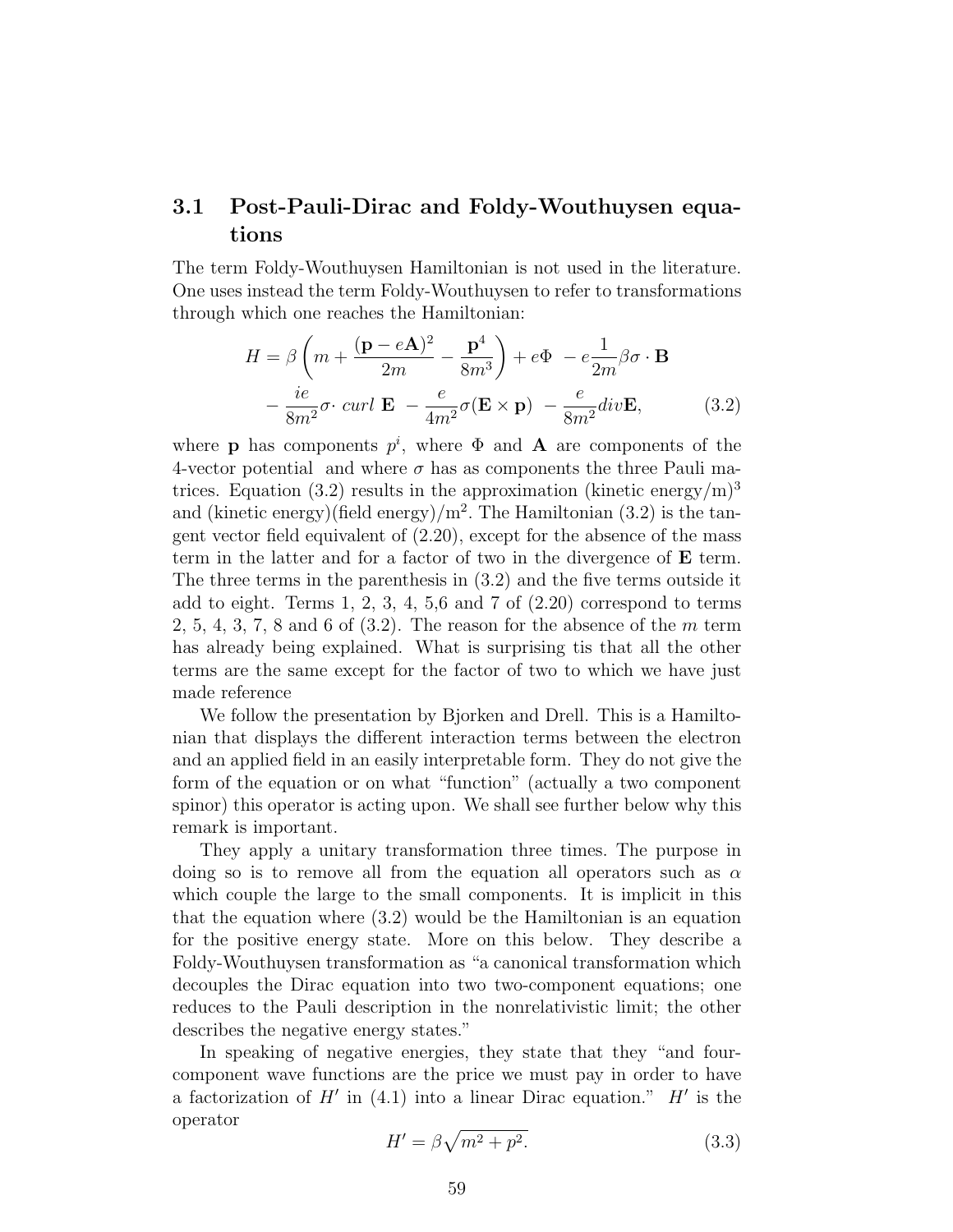It is worth noticing that the Kähler equation was born linear, and that negative energy solutions need not accompany the positive ones. There is not an ab initio need to separate them if we start with a spinor in the right ideal, and small components, when dealing with the electron, do not then belong to the positron.

We now cite on the Foldy-Wouthuysen transformation from the book "Relativistic Quantum Mechanics and Introduction to Field Theory" by F. J. Yndurain. Let us start with "... of the four solutions of the Dirac equation (with or without a potential) only two are physical". Make what you want of such a statement. You would find in every book on the subject some statement who makes you raise your eyebrows, though any such statement does not raise the same eyebrows.

Yndurain performs two Foldy-Wouthuysen transformations on "the Dirac for a particle in a potential, the sum of a Minkowski vector  $(A, A)$  $A_0$ , a Minkowski fourth component,  $V_0$ , and a scalar one,  $\beta V_s$ :

$$
H = mc^2 \beta + V + V_S \beta + c\alpha \cdot \left(\mathbf{P} - \frac{e}{c} \mathbf{A}\right);
$$
 (3.4)

we have here defined  $V \equiv A_0 + V_0$ ". Here **P** is the usual **p**. His result for "the Foldy-Wouthuysen Hamiltonian" is

$$
H_{FW} = mc^2 \beta + V + V_S \beta + \beta \frac{(\mathbf{P} - e\mathbf{A})^2}{2m} - e \frac{1}{2m} \beta \sigma \cdot \mathbf{B} - \beta \frac{\mathbf{P}^4}{8m^3 c^2} - \frac{1}{8mc^2} [\alpha \mathbf{P}, [\alpha \mathbf{P}, V]] - \frac{1}{8mc^2} \beta {\alpha \mathbf{P}, {\alpha \mathbf{P}, V_s}}.
$$
 (3.5)

The author has performed two Foldy-Wouthuysen transformations. Acting on operators (call them  $h$ ) to the left of the spinor, each Foldy-Wouthuysen transformation yields take  $e^{T}he^{-T}$ . Under the two transformations, the positive energy solutions of the Dirac equation are represented by wave functions

$$
\psi_{FW} = e^{T'} e^T \psi + O(c^{-3}).\tag{3.6}
$$

 $(O(c^{-3})$  as in the original). We were interested in this comment, which certainly we are not criticizing. He is certainly treating Foldy-Wouthuysen transformations as gauge transformations.  $H\psi$  will go into

$$
(e^{T'}e^{T}He^{-T}e^{-T'})(e^{T'}e^{T}\psi) = e^{T'}e^{T}H\psi.
$$
\n(3.7)

Hence, the Dirac equation written as  $i\hbar \partial \psi/\partial t = H\psi$  goes to

$$
H_{FW}\psi_{FW} = i\hbar e^{T'}e^{T}\frac{\partial\psi}{\partial t} = i\hbar \frac{\partial\psi_{FW}}{\partial t}.
$$
 (3.8)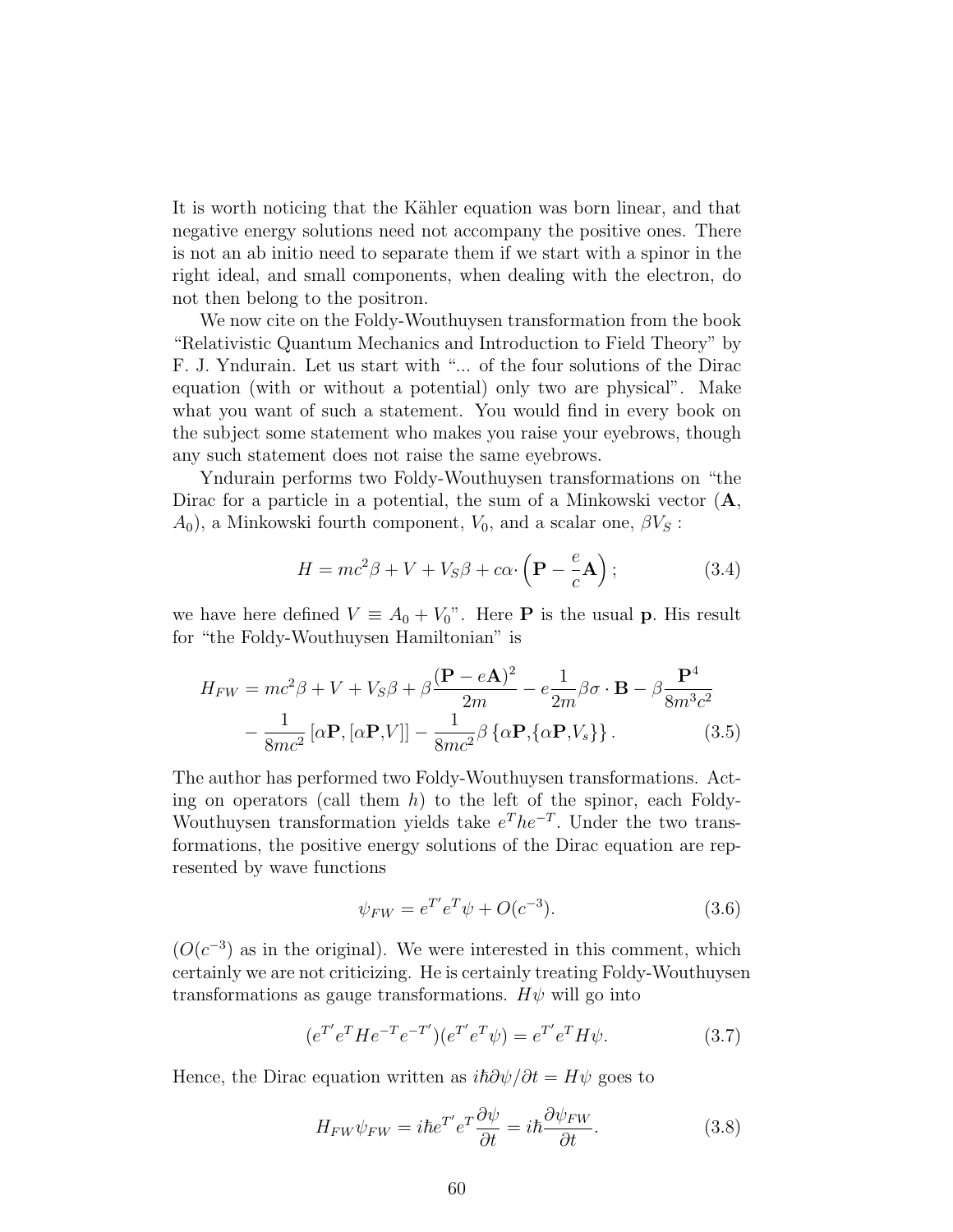Let us finally consider one more approach to the Hamiltonian in a post-Pauli approximation. In the first part of their volume (IV) on Relativistic Quantum mechanics, Landau and Lifchitz reportedly reproduce the treatment of A. Akhieser an V. Berestetski to reach the next approximation in the development of (3.1), They say that they assume that there is only an electric field. They set  $A = 0$  and obtain

$$
H = \frac{\mathbf{p}^2}{2m} + e\Phi - \frac{\mathbf{p}^4}{8m^3} - \frac{e}{4m^2}\sigma \cdot (\mathbf{E} \times \mathbf{p}) - \frac{e}{8m^2}div\mathbf{E}.
$$
 (3.9)

Again, the method followed causes the absence of the m term. The absence of the  $m$  term, as was the case with  $(2.20)$  has to do with the fact that they intended to obtain the next approximation for a Schrödinger type equation.

Also absent in (3.9) are the terms 5 and 6 of (3.2). The absence of term 5 is not surprising given that they have assumed  $A = 0$ . But the absence of term 6 might be attributed to the fact that making  $A = 0$ makes the electric field incomplete. There is no discrepancy between the  $div\mathbf{E}$  term in (3.2) and (3.9). We do not know where the discrepancy by a factor of two with a similar term in (2.20) is born.

## 3.2 Research suggestions for involvement with the Kähler calculus

Without the need for further comparisons, it is fair to say that these developments of the Dirac equation are not very transparent. Our development of the Kähler equation is, but it remains without explanation why we should be satisfied with an equation for  $\varphi$  rather than an equation for u. It would be desirable to approach the problem without the early separation of the equation for u into  $\varphi$  and  $\chi$  I suggest readers have here an entry point for research on relativistic quantum mechanics with the Kähler calculus. I suggest the following two problems. I have not even started to do what I am suggesting for fear of getting too involved with them at a "time when I do not have time". So, I do not know whether one gets something of interest and/or easy to handle. Much will depend on the ability of those who may try.

**Research problem.** Since the  $\beta$  of equation (1.11) is a 0–form, we can solve for  $\eta p$ . This can be replaced in the equation obtained by applying  $\eta$  to (1.11). At this point, it will be useful to see what this equation says after replacing  $\alpha$  the  $\beta$  for electromagnetic coupling read from (2.10). It seems clear that this will not be directly comparable to  $(2.20)$ ,  $(3.2)$  and  $(3.3)$  since it will involve the potential rather than the electric and magnetic fields. One can then proceed with different types of approximations only limited by your imagination.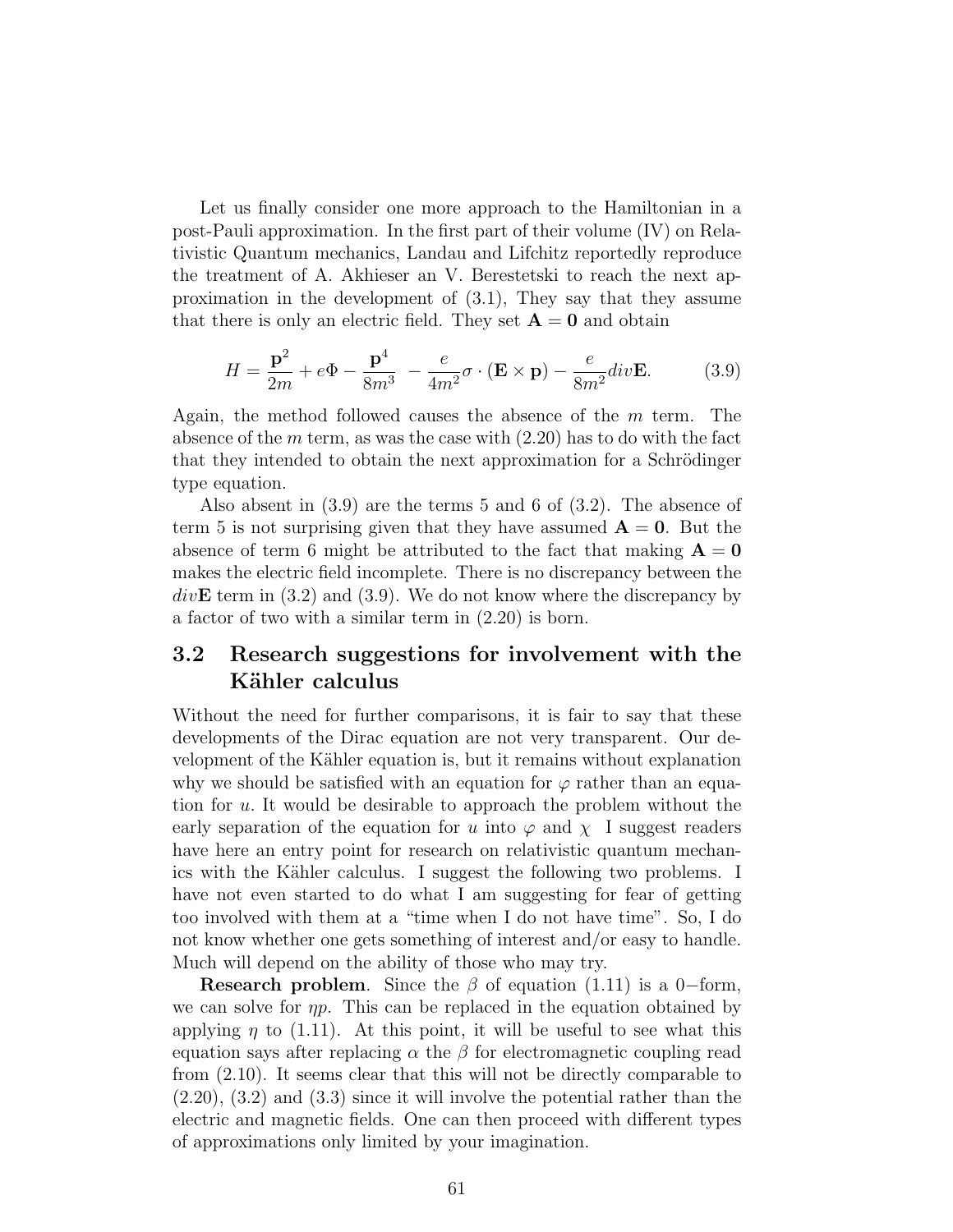Research problem. One can then try to follow the same process now with (1.19), where the chirality or handedness of the state differential form is defined.

## 4 Breakthrough energy, Kähler calculus and Schwinger's source theory

Dirac's theory carries a baggage that Kähler's does not. The former has been loaded since birth with the concept of spinor as fundamental, rather than emergent (Notice that u does not even represent a particle in Eq.  $(1.8)$ , and a need not contain the mass). We want to extract clean energy from wherever. matter holds the greatest density of energy. But, at the nuclear level, energy is not sufficiently well understood. What we have seen in previous sections should be enough to make the point that Kähler's theory holds promise in this regard because it is more powerful, more structured and more comprehensive. Its connection with nuclear physics may be in source theory.

### 4.1 Schwinger's source theory

The modern expansion of Dirac's theory, with concepts like spin connection, comes at a stiff price and does not even have the right generality. In the first of the already posted chapters, one sees that the Kähler derivative of vector-valued differential forms also depends on the connection on the manifold. Unlike the spinor connection, it will not generally involve Christoffel symbols, either directly or exclusively, unless the affine connection of the manifold is the Levi-Civita connection. To make matters worse, dealing with the generalization of the Dirac operator requires years of specialization by those who eventually work with it. And what has been achieved with it?

As in Dirac's, the concept of mass is not yet emergent in Kähler's theory, but the concept of mechanical and generalized momentum is. Concepts like Foldy-Wouthuysen transformations are unnecessary and cloud the issues. Also in the Kähler calculus, the treatment of the energy operator (we leave the imaginary unit factor for the last day of the summer school) and of Hamiltonians is just a matter of computing with differential equations without resort to operator theory. And most significant is the fact that Kähler's treatment of angular momentum is just a matter of Killing symmetry and properly handling sums of partial derivatives, rather than replacing operators for classical particle magnitudes. Our treatment of relativistic quantum mechanics without operator theory should have made plausible the idea that cutting edge quantum physics need not be quantum field theory, which is operator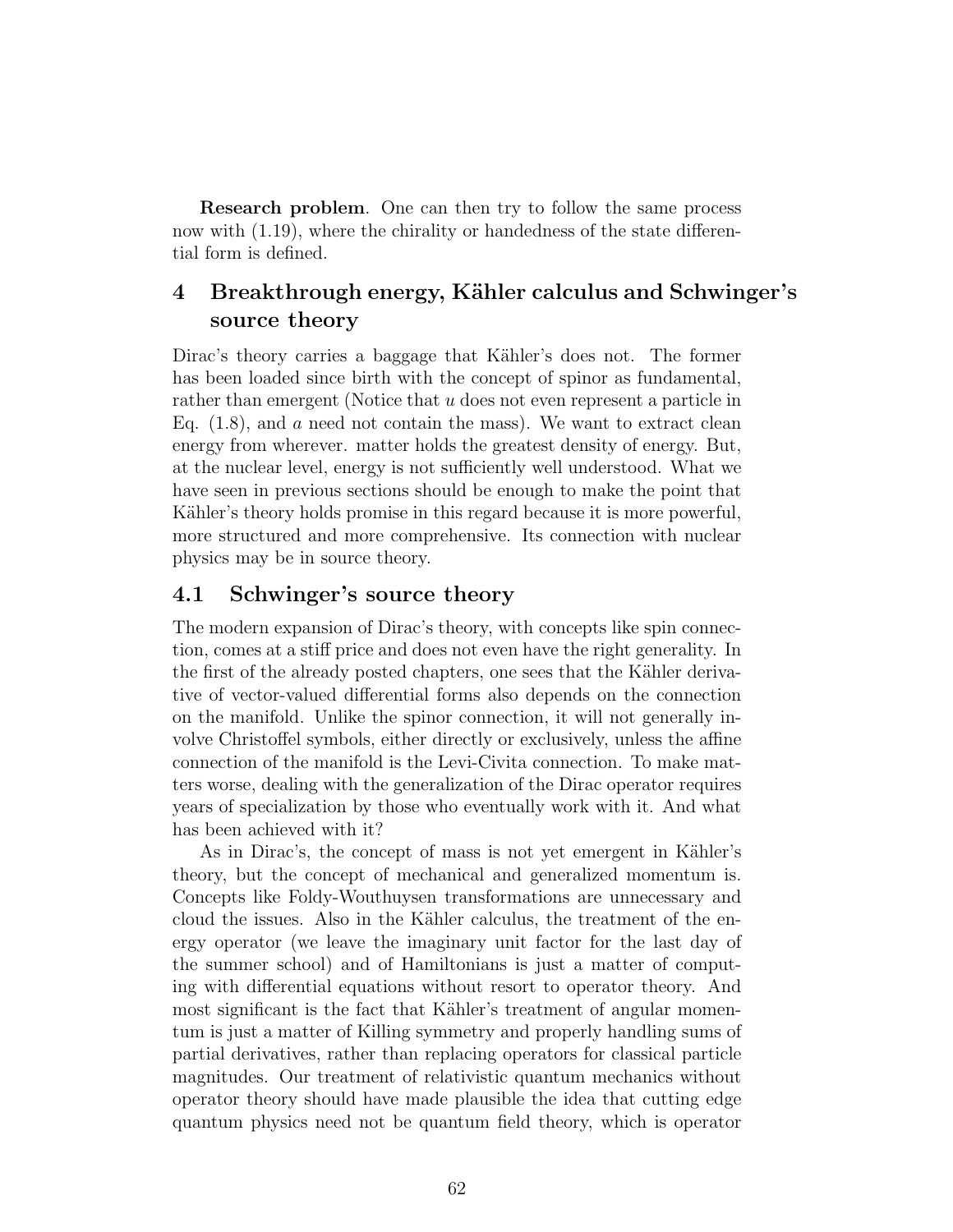based. Nor is the by now forgotten S-matrix theory a suitable alternative. We anticipate that a third option, Schwinger's source theory, constitutes a proxy for what the Kähler calculus will become when used to address the same issues. But it has received far less attention than it deserves.

Source theory is difficult to define. Its major attractiveness is that "the results of quantum electrodynamics are reproduced without the irrelevance of divergences, or renormalizations". It has spacetime emphasis like quantum field theory, but it differs from it in that it is not operator based. Like S-matrix theory, it also has phenomenological emphasis, which we do not view with enthusiasm. But the phenomenology might look less so when approached with the more formal perspective that the Kähler calculus provides.

Schwinger points out that "... in general, particles must be created in order to study them, since most of them are unstable. In a general sense this is also true of high-energy stable particles, which must be created in that situation by some device, i.e. an accelerator. One can regard all such creation acts as collisions, in which the necessary properties are transferred from other particles to the one of interest... The other particles in the collision appear only to supply these attributes. They are, in an abstract sense, the source of the particle in question... We try to represent this abstraction of realistic processes numerically...".And further down, he writes: "Unstable particles eventually decay and the decay process is a detection device. More generally, any detection device can be regarded as removing or annihilating the particle. Thus the source concept can again be used as an abstraction ... with the source acting negatively, as a sink." Bold face has been added.

At a much simpler level, consider the wealth of results we obtained from writing down  $\partial u = au$ , which is like  $y' = f(x)y$  but for a calculus based on Clifford algebra. The formalism leading to it did was not based on physical considerations except for geometry of the spacetime manifold. The Kähler equation does not have physical history. Certainly it borrows from history, but it is one in which it did not take part. It thus acquires physical ascendancy only when we claim that it represents reality. If it could talk, it would advertise itself as follows "If I am given the sum of a constant scalar and a scalar-valued differential 1−form, I return to you these solutions ...". It does not have its roots in classical physics, which usually takes place through operators.

#### 4.2 Breakthrough energy

The types of Hamiltonians used in nuclear reactions appear not to be clean cut. A translation into a Kähler calculus description of source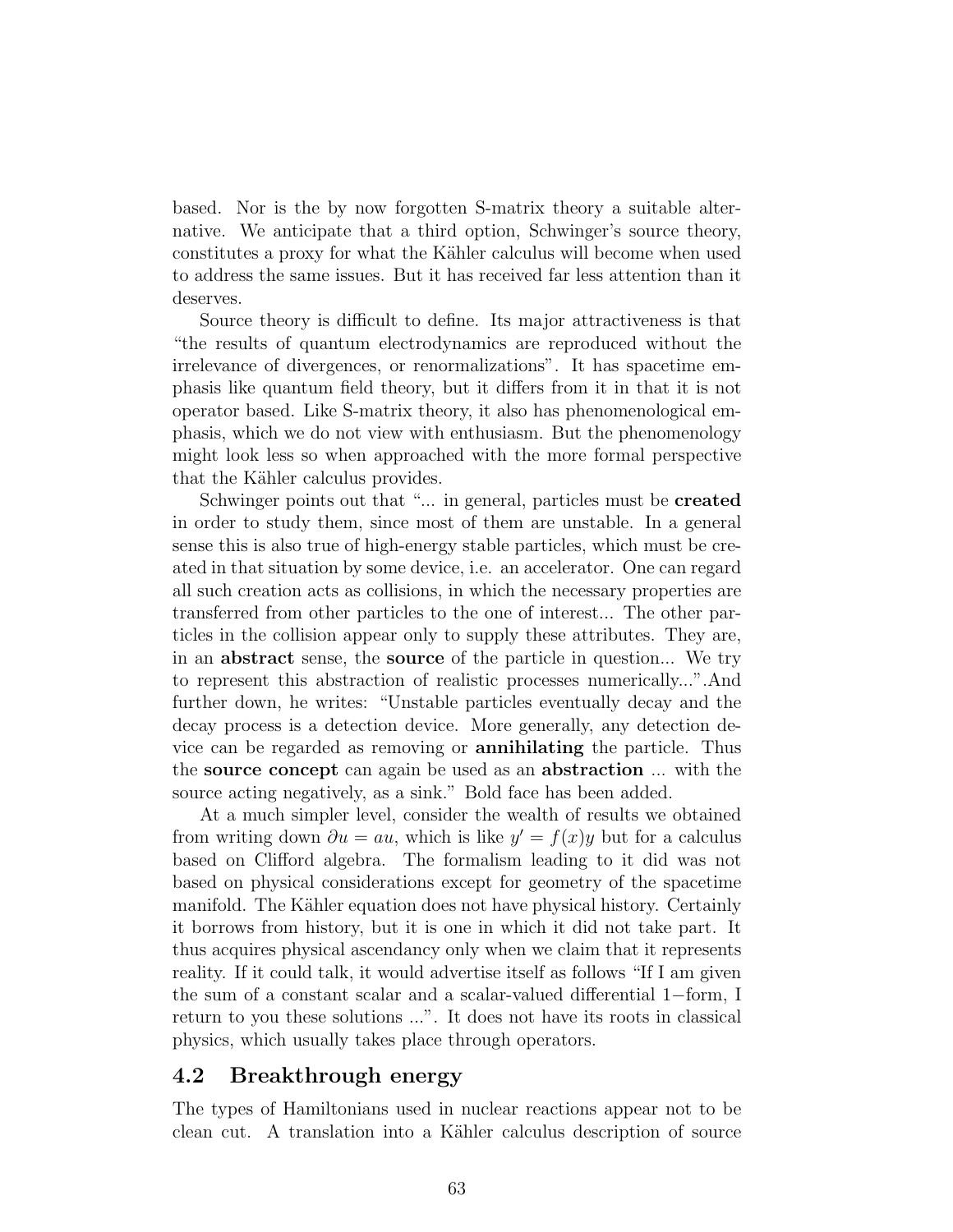theory might could go a long way towards enrichment of the former, and towards a systematic and clean study of Hamiltonians for nuclear reactions. So far, this young but languishing calculus has not yet reached the necessary degree of development.

A case in point of this fussiness is precisely the reaction of deuterium with hydrogen to yield <sup>3</sup>He plus heat in a hydrolysis process that uses as cathode a palladium lattice (see next paragraph). After Schwinger argued that the interaction with phonons in the palladium lattice enhanced the p-d fusion rate, O. H. Crawford counterargued that this mechanism does not enhance it (Fusion Technology, Vol 21, March 1992, pp 161- 162). This is a beautiful example of a controversy about Hamiltonians for nuclear reactions that, by its very nature, an extended Kähler calculus might help resolve. The core issue is if and how the palladium lattice can diminish the width of the Coulomb barrier so that the reaction could take place in significant amounts. It is precisely in connection with such controversies that an extended Kähler calculus could play a crucial role.

Let us focus on the experimental evidence. Silver, Dash and Keefe (Fusion Technology, Vol 24, Dec. 1993, pp 423-430) examined "with the scanning electron microscope, scanning tunnelling microscope, and atomic force microscope" unusual surface characteristics of an electrolyzed palladium cathode but not on palladium that had not been electrolyzed. More specifically, the unusual features happened when the electrolyte contained hydrogen and deuterium atoms, but not, for instance, when it was constituted by heavy water and sulfuric acid.

There is another important point, which I serendipitously learned about. In the mid to late eighties, physicist Edbertho Leal-Quiros was doing experimental plasma physics with a machine that he himself had helped build as Ph. D. student in the group of Professor M. Prelas at the University of Missouri in Columbia, and that he used for his doctoral thesis. He was creative at building gadgets to measure properties of plasmas given the experience he had acquired at doing so while obtaining his master's degree at the National University of Colombia in Bogota under a German program to help develop physics in that country. He once proudly told me that at some point he was able to measure more plasma parameters than anybody else, and that he had put that knowledge to work when helping build that machine.

Years later, when the program in Columbia was terminated, its university donated the machine to the Metropolitan University of Puerto Rico, where Leal had become a professor. Many years ago he told me that while working with this machine, he used to find from time to time a gamma ray of about the expected energy of about the 5.5 MeVs to be expected if such a reaction took place. Leal, who now holds with his son